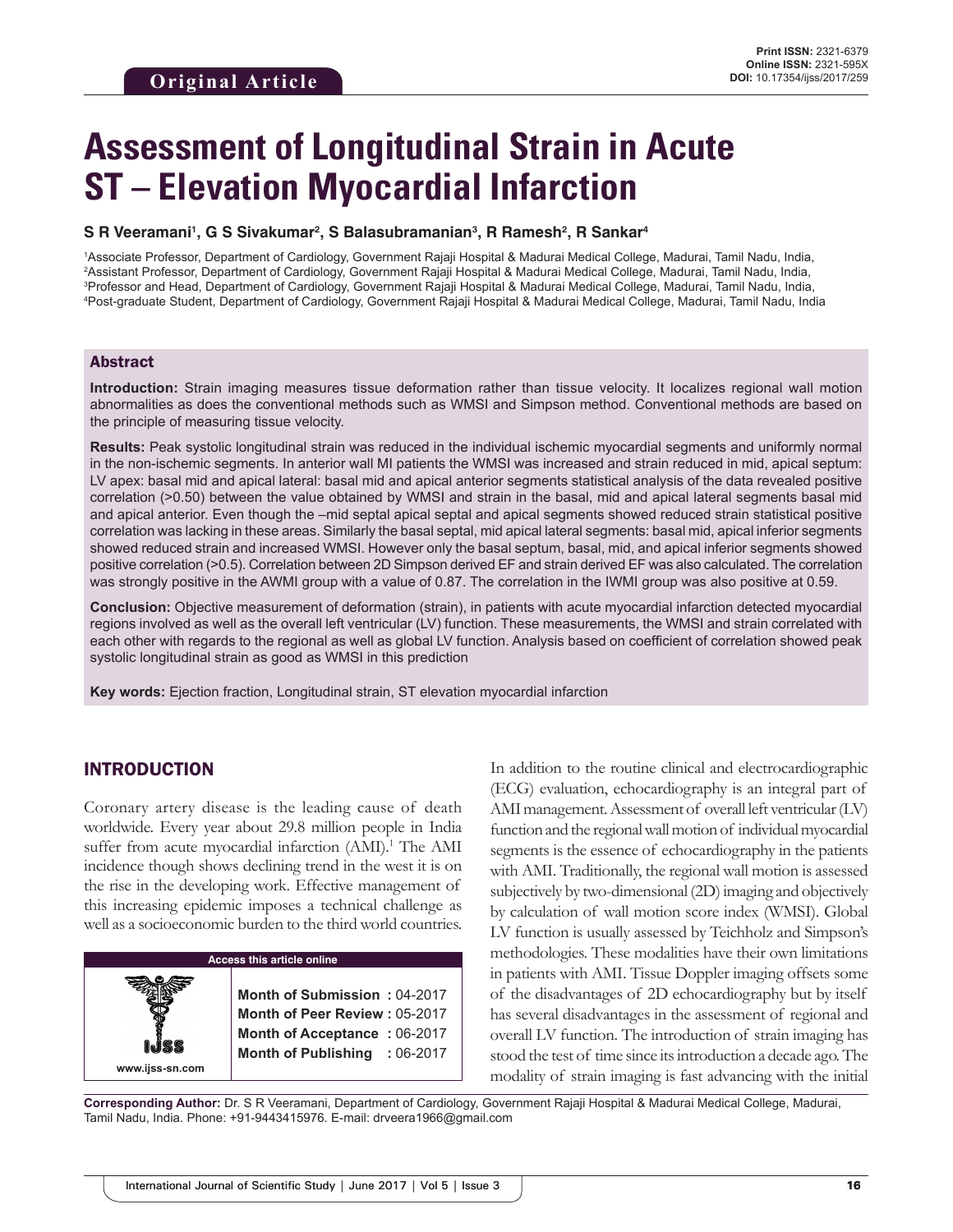reports of Doppler based strain imaging now giving way to strain by 2D speckle tracking.

This study utilizes longitudinal strain derived by 2D speckle tracking for assessment of regional and global LV function in patients with AML and compares the same with traditional parameters such as WMSI and 2D derived ejection fraction (EF).

# MATERIALS AND METHODS

## **Study Population**

The study was conducted in patients admitted to the intensive care unit of Government Rajaji Hospital. Madurai. 52 patients with a diagnosis of acute ST elevation anterior wall myocardial infarction (AWMI) were studied. 32 patients have an acute AWMI, and 20 had inferior wall MI (IWMI). Age group of study in the AWMI group was  $52.7 \pm 9.4$ , in the IWMI group it was  $50.7 \pm 9.1$ . 22% of AWMI patients and 20% in the IWMI group were females. 32% patients in the AWMI and 30% in IWMI were diabetic. The prevalence of systemic hypertension in the AWMI was higher 43% and in the IWMI group was 20% smoking prevalence was substantial in both MI groups, 75% and 87% in AWMI and IWMI, respectively. 75% in the AWMI and 85% in the IWMI group were eligible candidates, and they were thrombolysed.

## **Inclusion Criteria**

Patients with acute ST elevation MI (STEMI) - AW and IW.

## **Exclusion Criteria**

- 1. Previous MI
- 2. Patients with unstable rhythm (atrial fibrillation, heart blocks, and ventricular tachycardia)
- 3. Patients with associated valvular heart disease
- 4. Patients with permanent pacemakers
- 5. Patients with congenital heart diseases.

In our study, the automated tracking by the machine may either be accepted as such or altered according to the wish of the operator if the automated tracking is not satisfactory. This is accomplished using the reference points function and adjusting the same to match the segment correctly. The strain was obtained at the peak systole by ECG gating placing the cursor at the individual curve at the peak systolic line gives the value of longitudinal strain of individual segment. Thus, the values are calculated for all the segments and displayed separately is a table. The global strain derived is automatically displayed by the software, and if the tracking is acceptable, this valve may be taken as such. In other cases where the tracking is not satisfactory, the image settings are adjusted until a proper tracking is obtained. The image taken at the apical long axis view was consistently measured as that of the septum and lateral wall by the software though it did not mean it. Hence for the sake of questionable acceptability in recognized forms, the values in the particular view were ignored. This might be considered as one of the major limitation of the study.

The longitudinal strain obtained is depicted along the Y-axis of the image as % shortening/lengthening. The value can be manually calculated by noting the excursion of the plot of the individual myocardial segment. A good excursion of the plot along the X-Y axis is indicative of good myocardial strain, and hence a good LV function of the segment concerned.<sup>2</sup> When there is a uniformly good excursion of all segments, it indicated normal global LV function.

#### **Statistical Analysis**

Data analysis was performed with the help of computer using epidemiological information package (EPI 2008) developed by Center for Disease Control, Atlanta. Using this software, range frequencies, percentages, means, standard deviations, and coefficient of correlation and *P* values were calculated.  $AP < 0.05$  is taken to denote significant relationship. If the coefficient of correlation is more than or equal to  $\pm 0.5$  is taken to denote significant relationship. If the coefficient of correlation is more than or equal to  $\pm 0.5$ , then there exists a significant relationship between the two variables. A coefficient of correlation of 0.8 or more signifies that a very strong relationship exists between the two variables.

# RESULTS

Peak systolic longitudinal strain (PSLS) was reduced in the individual ischemic myocardial segments and uniformly normal in the non-ischemic segments. In AWMI patients the WMSI<sup>3,4</sup> was increased and strain reduced in mid, apical septum: LV apex: Basal mid and apical lateral: Basal mid and apical anterior segments. Statistical analysis of the data revealed positive correlation  $(>0.50)$  between the value obtained by WMSI and strain in the basal, mid and apical lateral segments basal mid and apical anterior. Even though the – mid-septal apical septal and apical segments showed reduced strain statistical positive correlation was lacking in these areas. Similarly, the basal septal, mid apical lateral segments: Basal mid, apical inferior segments showed reduced strain and increased WMSI. However, only the basal septum, basal, mid, and apical inferior segments showed a positive correlation  $(>0.5)$  (Table 1).

Correlation between 2D Simpson derived EF and strain derived EF was also calculated. There was a positive correlation in the EF between the different modalities.<sup>5</sup> The correlation was strongly positive in the AWMI group with a value of 0.87. The correlation in the IWMI group was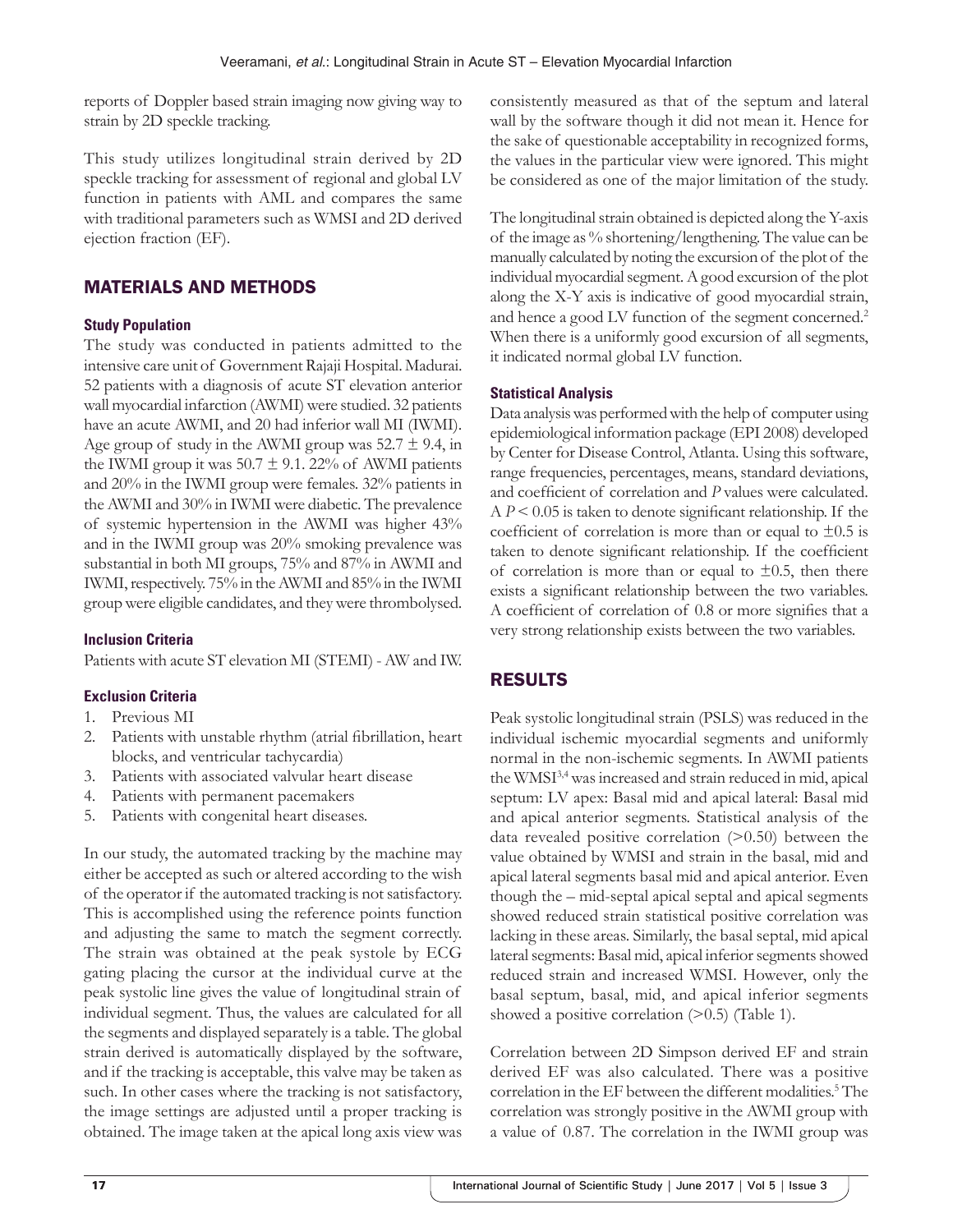| <b>Myocardial segment</b> | <b>AWMI</b> group |                |                                | <b>IWMI</b> group |                  |                                |
|---------------------------|-------------------|----------------|--------------------------------|-------------------|------------------|--------------------------------|
|                           | <b>WMSI</b>       | <b>PSLS</b>    | <b>Correlation coefficient</b> | <b>WMSI</b>       | <b>PSLS</b>      | <b>Correlation coefficient</b> |
| Basal septum              | $1.28 \pm 0.46$   | $-16.7+4.6$    | 0.32                           | $1.8 + 0.5$       | $-10.3+9$        | 0.58                           |
| Mid septum                | $2.06 \pm 0.67$   | $-7.5+4.5$     | 0.42                           | $1.35 \pm 0.49$   | $-17.3 + 4.4$    | 0.49                           |
| Apical septum             | $2.44\pm0.5$      | $-3.0+4.2$     | $-0.02$                        | $1.0\pm0$         | $-15.1\pm4.2$    |                                |
| <b>Basal lateral</b>      | $0.34 \pm 0.55$   | $-15.9+4.7$    | 0.53                           | $1.25 \pm 0.44$   | $-17.2+4.1$      | 0.44                           |
| Mid lateral               | $1.44 \pm 0.56$   | $-11.6 + 5.5$  | 0.68                           | $1.45 \pm 0.51$   | $-12.4+4.8$      | 0.54                           |
| Apical lateral            | $1.81 \pm 0.59$   | $-7.3 \pm 5.8$ | 0.62                           | $1.45 \pm 0.51$   | $-11.6+4.3$      | 0.23                           |
| Apex                      | $2.44\pm0.5$      | $0.7{\pm}5.8$  | 0.28                           | $1.0\pm0$         | $-15.2 \pm 3.3$  | $\overline{a}$                 |
| <b>Basal anterior</b>     | $1.5 \pm 0.57$    | $-11.3 + 4.9$  | 0.64                           | $1.0\pm0$         | $-20\pm2.6$      | $\overline{\phantom{0}}$       |
| Mid anterior              | $2.38 \pm 0.49$   | $-5+4$         | 0.56                           | $1.0\pm0$         | $-18.2 \pm 1.4$  | $\overline{\phantom{a}}$       |
| <b>Apical Anterior</b>    | $2.28 \pm 0.58$   | $-3.1\pm4.5$   | 0.52                           | $1.0\pm0$         | $-17.6 \pm 1.93$ | ۰                              |
| Apical inferior           | $1.0 + 0$         | $-17\pm1.8$    | $\overline{\phantom{0}}$       | $2.3 \pm 0.47$    | $-3.25 + 4.81$   | 0.56                           |
| Mid inferior              | $1.0 + 0$         | $-17.8+2.8$    | $\overline{\phantom{0}}$       | $2.35 \pm 0.49$   | $-1.85 \pm 5.7$  | 0.63                           |
| <b>Basal inferior</b>     | $1.0\pm0$         | $-19±3.1$      |                                | $2.45 \pm 0.51$   | $-7.15+4.43$     | 0.56                           |

The numbers marked in bold show positive correlation (>0.50). AWMI: Anterior wall myocardial infarction, IWMI: Inferior wall myocardial infarction, WMSI: Wall motion score index, PSLS: Peak systolic longitudinal strain

#### **Table 2: Correlation between 2D Simpson derived EF and strain derived EF**

| <b>Group</b> |                | EF 2D values ascertained<br>bv | <b>Correlation coefficient</b> |
|--------------|----------------|--------------------------------|--------------------------------|
|              | <b>Simpson</b> | <b>Strain method</b>           |                                |
| AWMI         | $39.1 \pm 8.1$ | 38.8±10.9                      | 0.87                           |
| <b>IWMI</b>  | $44.9 + 4.9$   | $44.3 \pm 6.0$                 | 0.59                           |

IWMI: Inferior wall myocardial infarction, AWMI: Anterior wall myocardial infarction, EF: Ejection fraction, 2D: Two-dimensional

also positive at 0.59 (Table 2). Individual risk factor analysis revealed that the presence or absence of a particular risk factor did not significantly affect the strain or WMSI as both groups revealed similar trends  $(P > 0.05)$ .

## **DISCUSSION**

Strain imaging measures tissue deformation rather than tissue velocity. It localizes regional wall motion abnormalities as does the conventional methods such as WMSI and Simpson method. Conventional methods are based on the principle of measuring tissue velocity. Tissue tethering is an inherent disadvantage of these methodologies and cannot be avoided because of the geometric orientation of the myocardial fibers. Hence strain imaging using PSLS in acute MI patients may be used to overcome this disadvantage and quantify both wall motion score and overall LV systolic function.

Strain can be measured in all three dimensions as the tissue deforms three-dimensionally. Thus the deformation in the longitudinal, radial and circumferential planes can be assessed in a patient with MI. However, the longitudinal fibers are the main fibers distributed in the subendocardial region, the region most susceptible for ischemia. Thus, measurement of longitudinal strain is more reasonable in a patient with acute myocardial ischemia.

The peak systolic strain is measured in this study because it is the magnitude parameter that corresponds with regional EF. We depend on the EF derived by the Q-Lab software based on the tissue deformation of individual myocardial segments. Hence, the assessment of peak systolic strain is ideal rather than end-systolic strain which is both timing and magnitude parameter that lacks information about the rate of contraction of individual myocardial fibers.

The results of the study show that the longitudinal strain in the myocardial segments shows good correlation with the previously well-evaluated methods such as WMSI and Simpson's method.

Even though the correlation was not uniform as some of the segments, namely, the mid septum and apical septum and apex showed no statistical correlation, the overall values were reduced in these segments. Similarly, in the IWMI group, only the basal septal, basal mid and apical inferior segments showed a positive correlation. The basal septum is supplied by the right coronary artery and is not involved in AWMI. The strain pattern is not affected in this segment that correlates with the WMSI of such patients.

In the study by Edvardsen and Skulstad<sup>6</sup> 17 patients undergoing angioplasty of the left anterior descending coronary artery (LAD) were studied. LV longitudinal wall motion was assessed by tissue Doppler echocardiography (TDE) and strain Doppler echocardiography (SDE) from the apical four-chamber view before, during and after angioplasty from multiple myocardial segments simultaneously. Segments not supplied by LAD remained unchanged. TDE showed reduced velocities in all septal segments  $(P = 0.05)$  during angioplasty WMSI increased during ischemia ( $P = 0.05$ ). It was concluded that the new SDE approach might be a more accurate marker than TDE for detecting systolic regional myocardial dysfunction